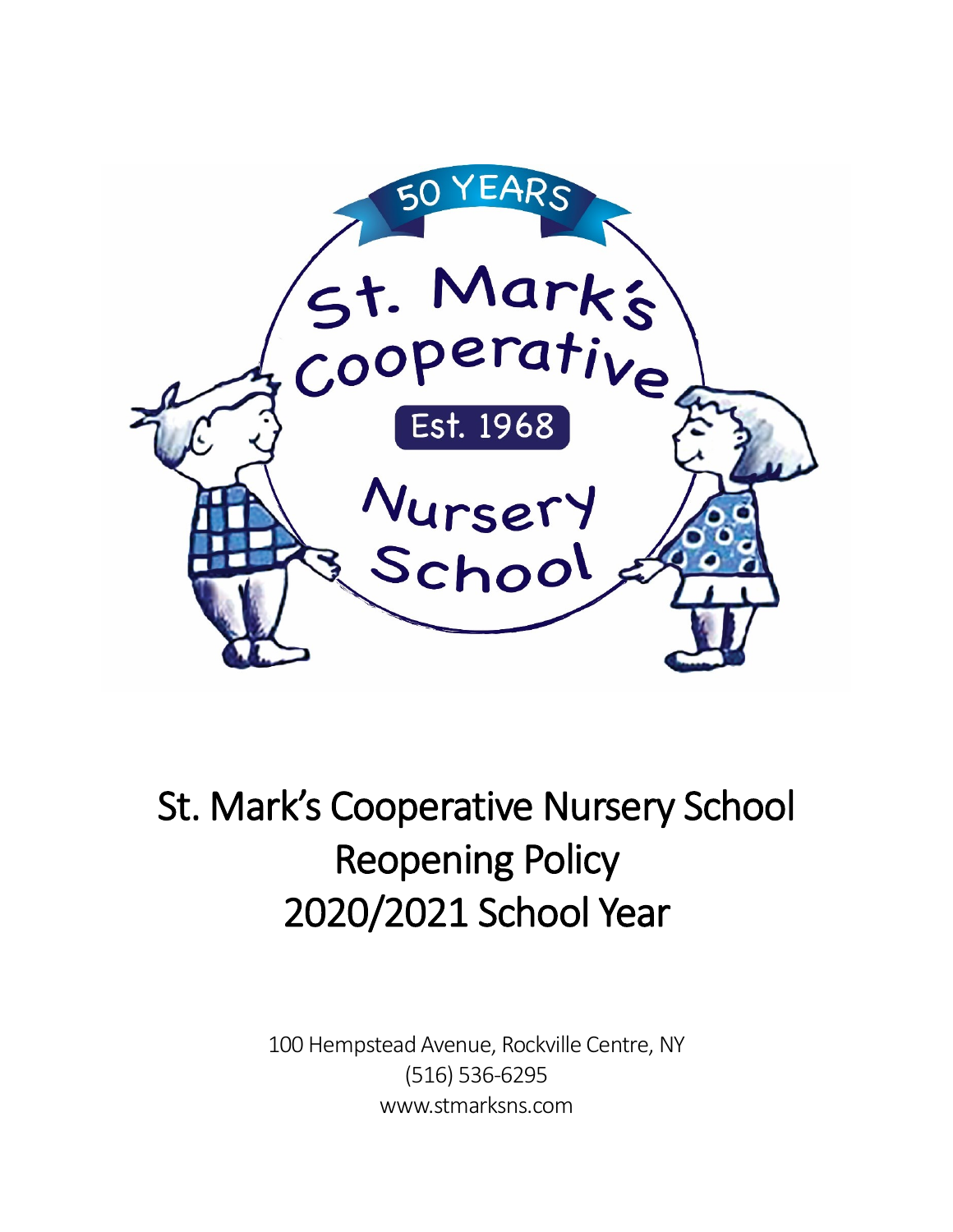## St. Mark's Cooperative Nursery School Reopening Policy

| Introduction                                | Page 3      |
|---------------------------------------------|-------------|
| Beginning of the School Year                | Page 4      |
| <b>Daily Practices</b>                      | Page 6      |
| <b>Cleaning and Disinfecting Procedures</b> | Page 8      |
| Health Policy Addendum - COVID 19           | Page 9      |
| <b>Virtual Learning Policy</b>              | Page 11     |
| <b>Refund Policy</b>                        | Page 12     |
| St. Mark's Commitment to Our Families       | Page 13     |
| Attachments                                 | Page 14, 15 |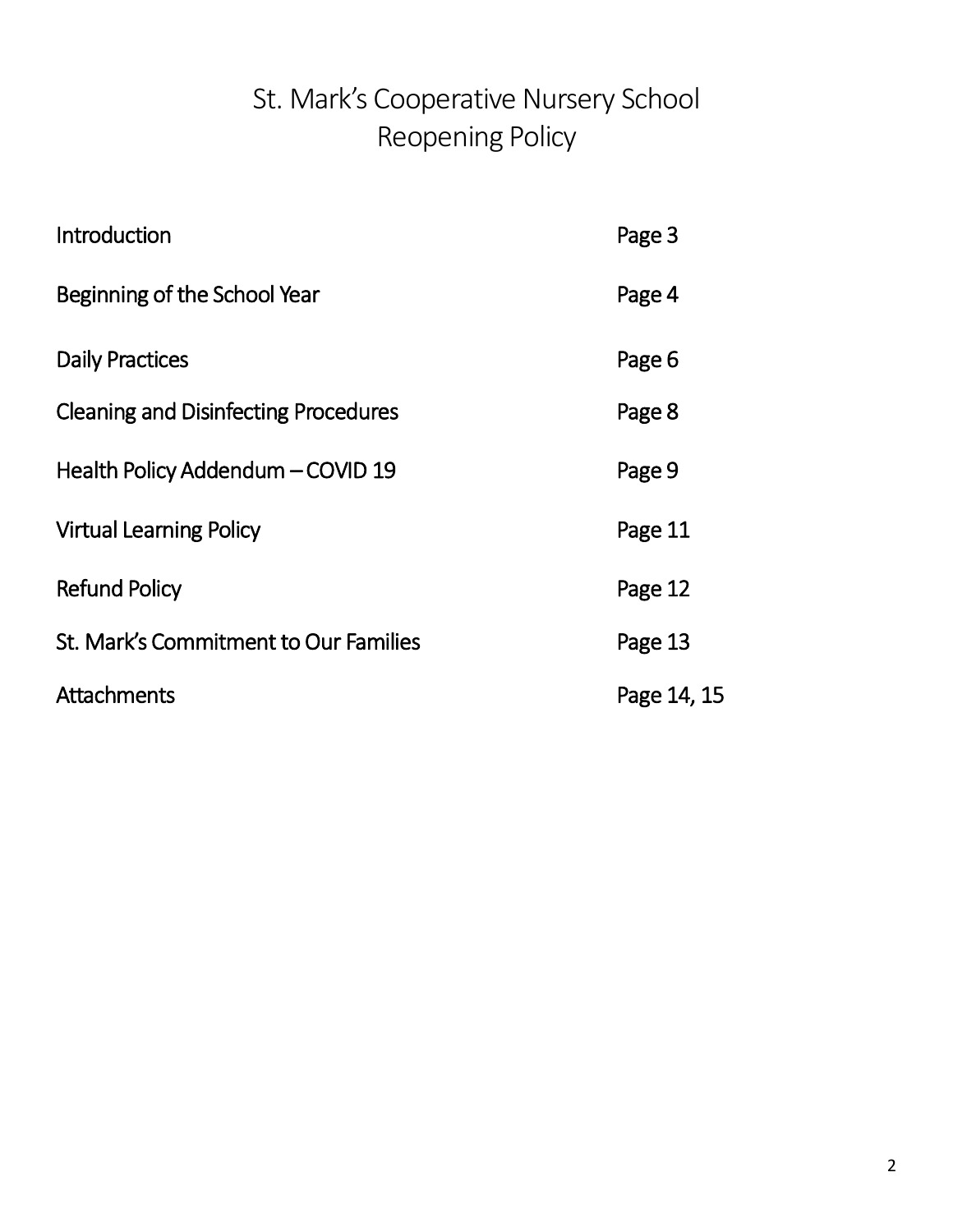### Introduction

Dear Families,

We look forward to welcoming our families for the 52<sup>nd</sup> year at St. Mark's Cooperative Nursery School. We have missed our school community and can't wait to see everyone again. We thank you for partnering with us as we prioritize the health and safety of our community, while continuing our tradition of offering a quality early childhood program.

Through great research and collaboration with local preschools and the Office of Child and Family Services, we have developed our plan for reopening during the current global COVID-19 pandemic. We have every intention of starting school in September in the way that is closest to what the experience has traditionally been for our families while trying to implement important changes to keep everyone as safe as possible. In this light, we have pushed back our first days of school to the week of September  $21^{st}$ . Our 3s and 4s program will gradually phase in over the first 2 weeks and our 2s program will start the week of October 5<sup>th</sup>. This will allow us to fully prepare and have the program ready for our students' arrival. With the goal of being flexible we will be able to see what is working well and change what isn't using this phased in approach. These start dates will also allow for public schools to be fully operational and running smoothly before we bring all our children back.

In order for St. Mark's to do their best to keep our members and staff safe this school year, we are going to be relying heavily on our parents and caregivers to be on high alert for signs of illness in their little ones. Our policy has ALWAYS been, "When in doubt, keep them home". However, this year that is even more important than ever before. We are going to do our best to "cohort" students, stagger start times, and keep exposure to a minimum, but the only way for this to be successful is for parents to be extra vigilant and to keep their child out if they or anyone in their family has any suspected COVID 19 symptoms. We know that this is a difficult thing to do, especially when little ones tend to be sick on and off from November through March. But, the only hope we have of remaining open and creating/managing a safe and healthy environment is that sick little ones or little ones who have sick family members stay home and out of school until they are feeling 100% better.

All changes included in this policy will become the "new normal" until further notice. The guidelines laid out are subject to change based on the recommendations of the CDC (Center for Disease Control), the DOH (Department of Health), NYSED (New York State Education Department), and OCFS (Office of Children and Family Services).

Please be sure to read through this plan and sign and return the acknowledgement of receipt, the assumption of risk, and the OCFS-6040 Form (separate attachment) by August 21<sup>st</sup>. As always please feel free to reach out should you have any questions or concerns about this document. Remember that this policy is in place to ensure that St. Mark's Nursery School is a safe and enjoyable place for your family.

Best regards,

Michelle Creegan, Alicia Todaro, and the Executive Committee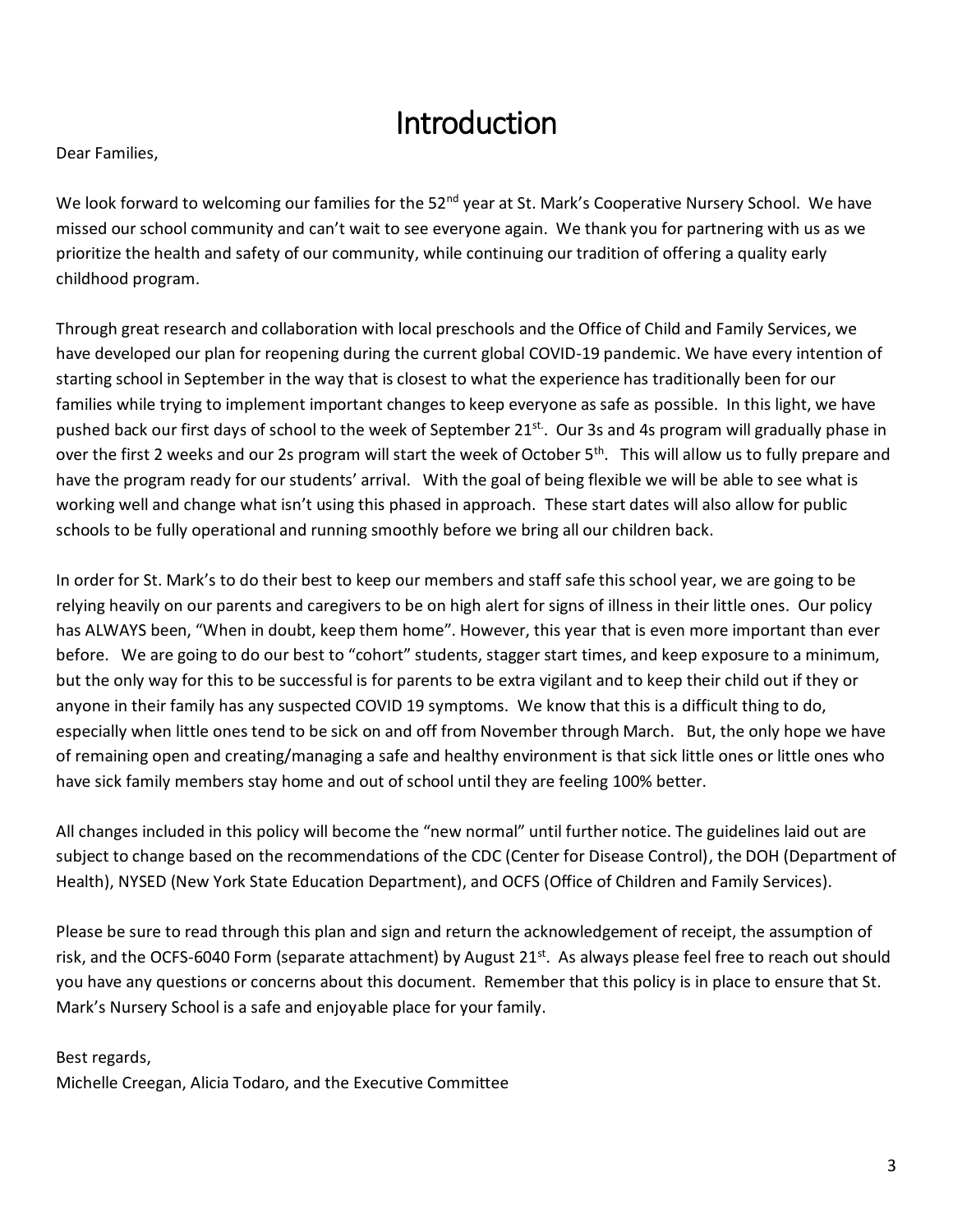## Beginning of the School Year

Due to new regulations and best practices the beginning of the school year will look different from years past. We still remain committed to making the beginning of the school year a gentle time that will allow your child(ren) to see that our school is an extension of their family at home. We assure you that all of our teachers and staff will continue to work with any child and family in any class that exhibits difficulty separating. We will just have to be extra creative this year.

- Teacher/Family Meet and Greets for 2s Separation, the 3s, and the 4s will be scheduled over the first 2 weeks in September.
- All families (2s Separation, 3s, and 4s) should provide a weather appropriate change of clothes, labeled with your child's first and last name AND teacher's name, in a large sealable storage bag (e.g., Ziplocstyle) to be brought during the Teacher Meet and Greets.
- Back to School Night will take place virtually and will most likely be per class/age level. More information regarding BTS night will come out in late August.
- We ask that children not bring backpacks to school at this time. Any correspondence or art work being sent home will be collected by the parent/caregiver at dismissal.
- Students will not be allowed to bring toys or other personal items into school. If your child is having separation issues they may bring a family photo with them to school in a Ziploc bag. If there are extenuating circumstances, the teacher in collaboration with the directors, and caregivers will decide upon a course of action.
- At this time, music classes will be offered virtually. There will be 3 different sessions offered per week. Families will be able to access the music classes from their homes on days they are not in session.
- Regular after school Extended Day Classes are on hold for the fall semester. We will reevaluate this in early January to see if we can offer Extended Day Classes in the spring semester (late January through May).
- All board meetings and staff meetings will be held virtually to keep physical contact and contraction risk to a minimum.
- Drop-offs and Pick-ups will take place either on the playground or in the hallway directly outside the internal doors to the program. The external door closest to the parking lot will be the entrance and the further door will be the exit. The Health Screening will take place at drop-off point. No parents or caregivers will be allowed past that entry point.
- If for any reason a parent or caregiver needs to enter the program at any time, they must wear a mask at all times and wash their hands as soon as they enter the program.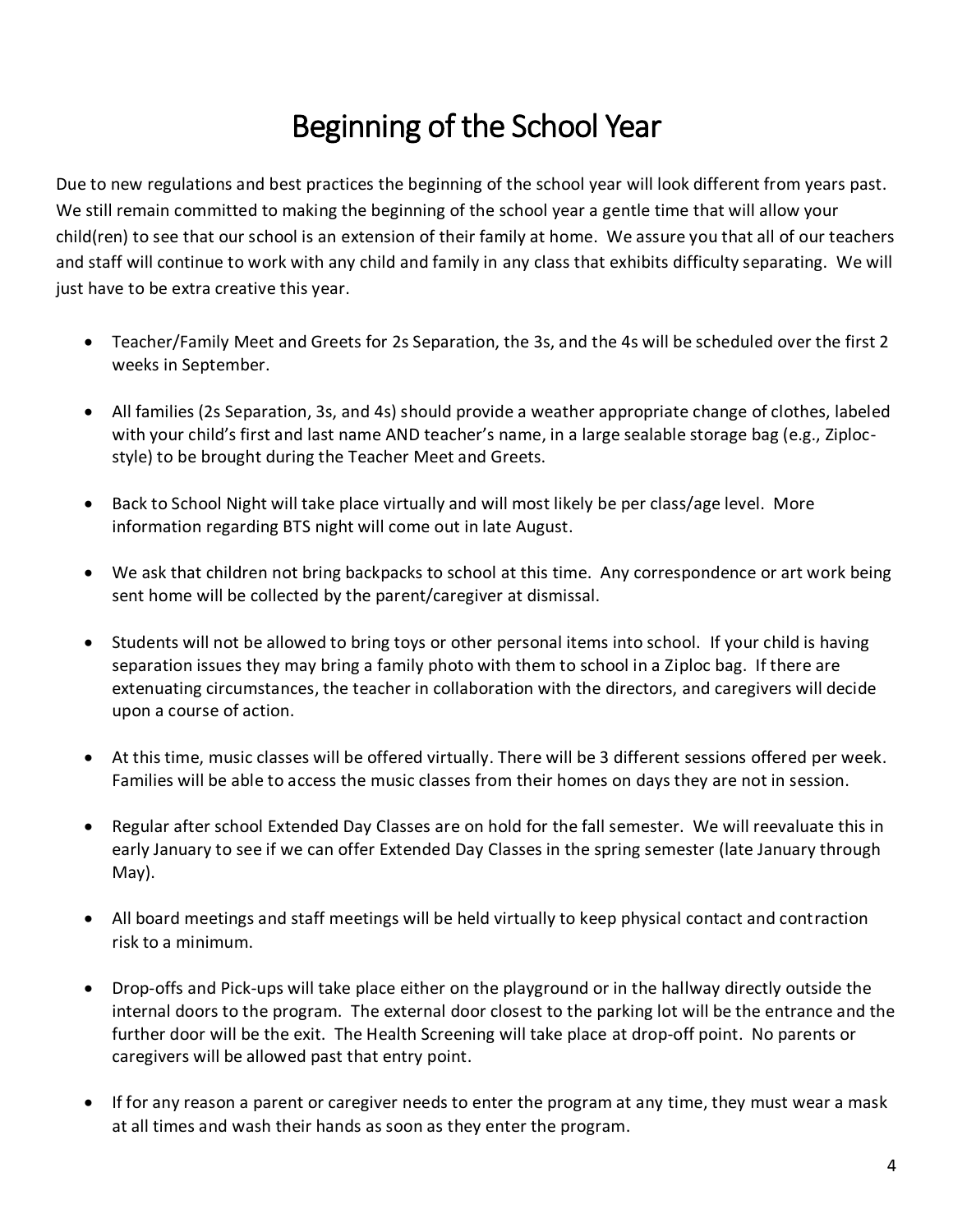- Our 4s program will begin, Monday, September 21<sup>st</sup>. On Monday, September 21<sup>st</sup> the classes will be split in half and each group will go for 1.5 hours. Group A will attend from 9:00am to 10:30am. Group B will attend from 11:00am to 12:30pm. On Tuesday, Wednesday, and Thursday, September 22<sup>nd</sup>, 23<sup>rd</sup>, and 24<sup>th</sup>, the entire class will attend for 3 hours, from 9:30am to 12:30pm. Only snack will be served. The 4s program will continue to run 3 hours in length through October. Only snack will be served in school during this time. This policy will be revisited in mid-October by the Reopening Committee to make a decision for November.
- **Our 3s program** will begin the week of Monday, September 21<sup>st</sup> with gradual separation sessions that will take place (weather-permitting) outside on our playground. More information will be forthcoming regarding our updated gradual separation process for the 3s. The 3s will begin their normal schedule starting the week of Tuesday, September 29<sup>th</sup> (Monday, September 28<sup>th</sup> is Yom Kippur).
- Our 2s program will begin the week of October 5<sup>th</sup>. More information will be provided shortly on the gradual separation process for the 2s.
- Students attending licensed Early Childhood Education Centers are not required to wear masks. Our 3s and 4s Families can decide to have their children wear masks in school if it is their preference. If your child is wearing a face mask and is constantly touching it, playing with it, or removing it, and it seems to be potentially causing the spread of germs more so than not wearing the mask, we will have the child remove the mask and place it in their cubby. If you would prefer your child not remain in class without a mask, please let your teacher know at the beginning of the year that you would prefer to come pick up your child in this situation.
- The current guidelines do not allow for any additional persons, other than staff and students to be admitted into the program unless they are deemed essential. Such essential staff would include all service providers and SEITS (Special Education Itinerant Teachers).
- For the first semester of school (September through January) field trips or in-house enrichment programs will be placed on hold.
- At the beginning of the year, use of the Indoor Playroom will be placed on hold. The best use of the Indoor Playroom will be reevaluated this fall.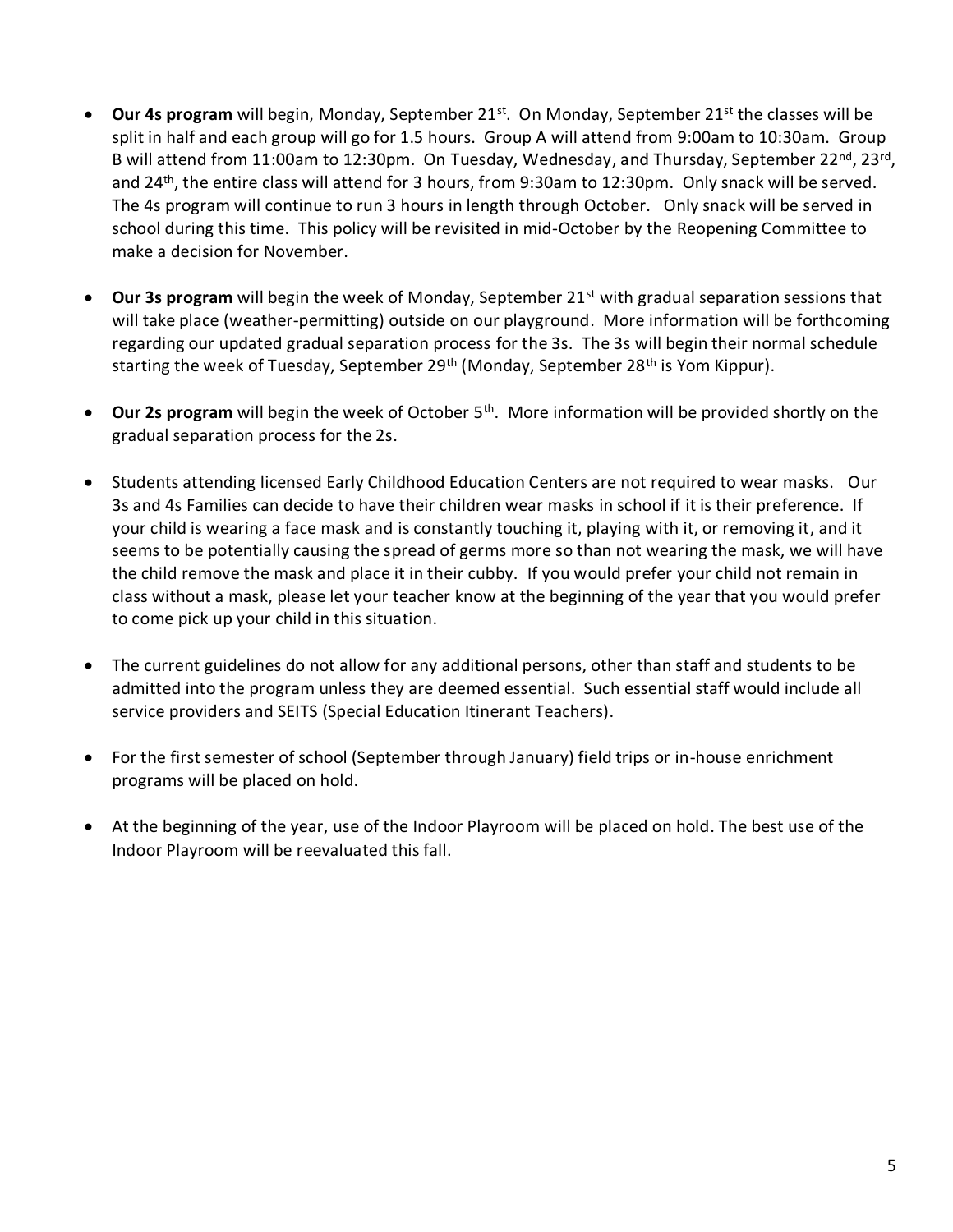### Daily Practices

### **Arrival and Dismissal:**

- Each family will be greeted by a school staff member who will check the student's temperature. A brief health questionnaire will be answered by the parent/caregiver dropping off the child.
- To the extent possible please have the same person perform drop-off and pick-up duties daily.
- Due to newly recommended best practices arrival and dismissal times will be staggered by age group. Starting and dismissal times will be updated and sent to membership by Monday, August 24<sup>th</sup>.
- If you arrive after drop off has finished for the day, you must ring up to the office and wait for a staff member to come down to complete the drop-off procedure.
- If your child is absent for any reason, please promptly contact the office via phone or email to notify staff.
- When walking up to check in, we ask that social distancing of 6 feet be maintained between all families as you await you turn to drop off your child. (We recognize that this will increase the time drop off requires and appreciate your patience throughout this process.)
- Drop-off and pick-up should be done by one caregiver and the responsible adult must wear a mask during both times.
- Upon entering the door of the Temple, we ask that the parent or caregiver sanitize their own hands and supervise the hand sanitizing of their little one.
- To ensure smooth transitions and enforce social distancing from other classes/levels, punctuality will be stressed for parents and caregivers dropping off their child(ren).

\*\*Please note that these procedures are subject to change at any time. Your patience is appreciated as we work through these new procedures.\*\*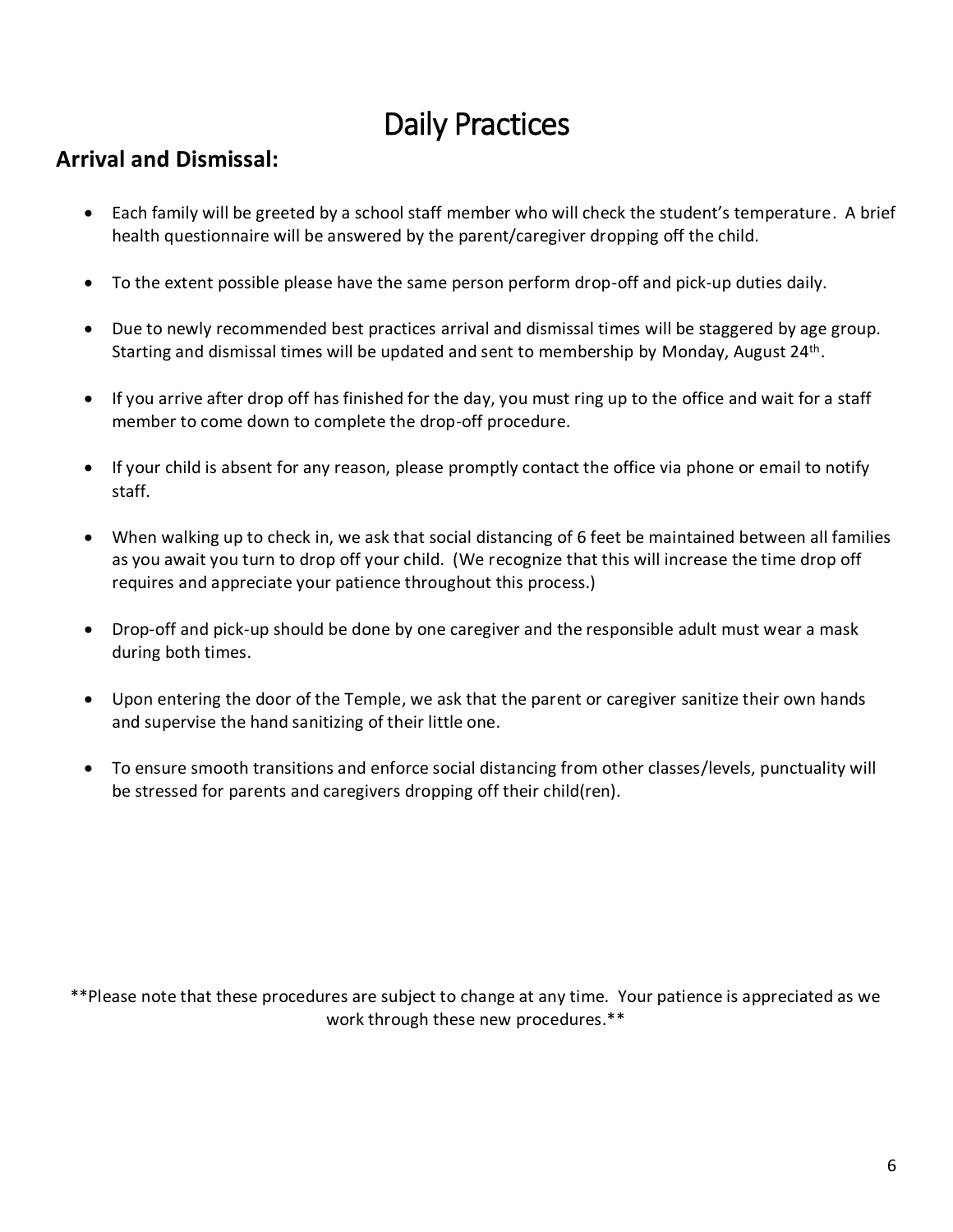### **Post-Screening**

- Once your child has been assessed, another school staff member will take your child to their classroom to begin their day.
- Once the student has entered the program they will first go to the bathroom to wash their hands with soap and water and then be brought to their classroom. We ask that you help reinforce with your child the proper handwashing strategies, including lathering with soap for at least 20 seconds, washing, drying, and properly disposing of their paper towel. Make it a game! Who can make the most bubbles?

#### **In the Classroom**

- Your child's class will be their Cohort, a static group that will be considered a "family unit".
- All class sizes will be reduced. The 2s and 3s classes will be capped at 8 students. The 4s classes will be capped at 10 students in Room 10 and 13 students in Room 1/2 and Room 6/7.
- We will continue to follow all OCFS guidelines on staff to children ratios.
- Teachers will wear face coverings at all times indoors and outdoors when in the presence of children.
- While children will be allowed to interact with each other as you would your own family, they will be encouraged to give each other some "elbow room". Certain in-class activities will be altered slightly to naturally allow for social distancing, e.g. circle time will be more spaced, and center groups will be more limited in number.
- Our beloved "Special Days" will be on hold for the fall and will be re-evaluated in January. However, your child will still have Special Days which will highlight your child and allow them to be the class leader.
- At this time, snack will be provided by the school. This policy will be re-evaluated throughout the year However, on your child's birthday, we will accept prepackaged cookies or goodies from the Pre-Approved Snack List for a special celebration.
- Temperatures may be retaken at any point throughout the day.
- Toys and materials that can be cleaned and disinfected will be shared by the group. Toys that are not easily disinfected will be temporarily removed from the classrooms until such time as it is safe to reintroduce them.
- Every class will have designated times to wash their hands with soap and water. These times include but are not limited to, when they enter the program, before and after eating, after using the restroom, and after outdoor playground. We intend to manage the schedule so that there is only one class in the hallway at a time. In the classroom, hand-sanitizer may be used on the students' hands as long as they are not visibly soiled/dirty.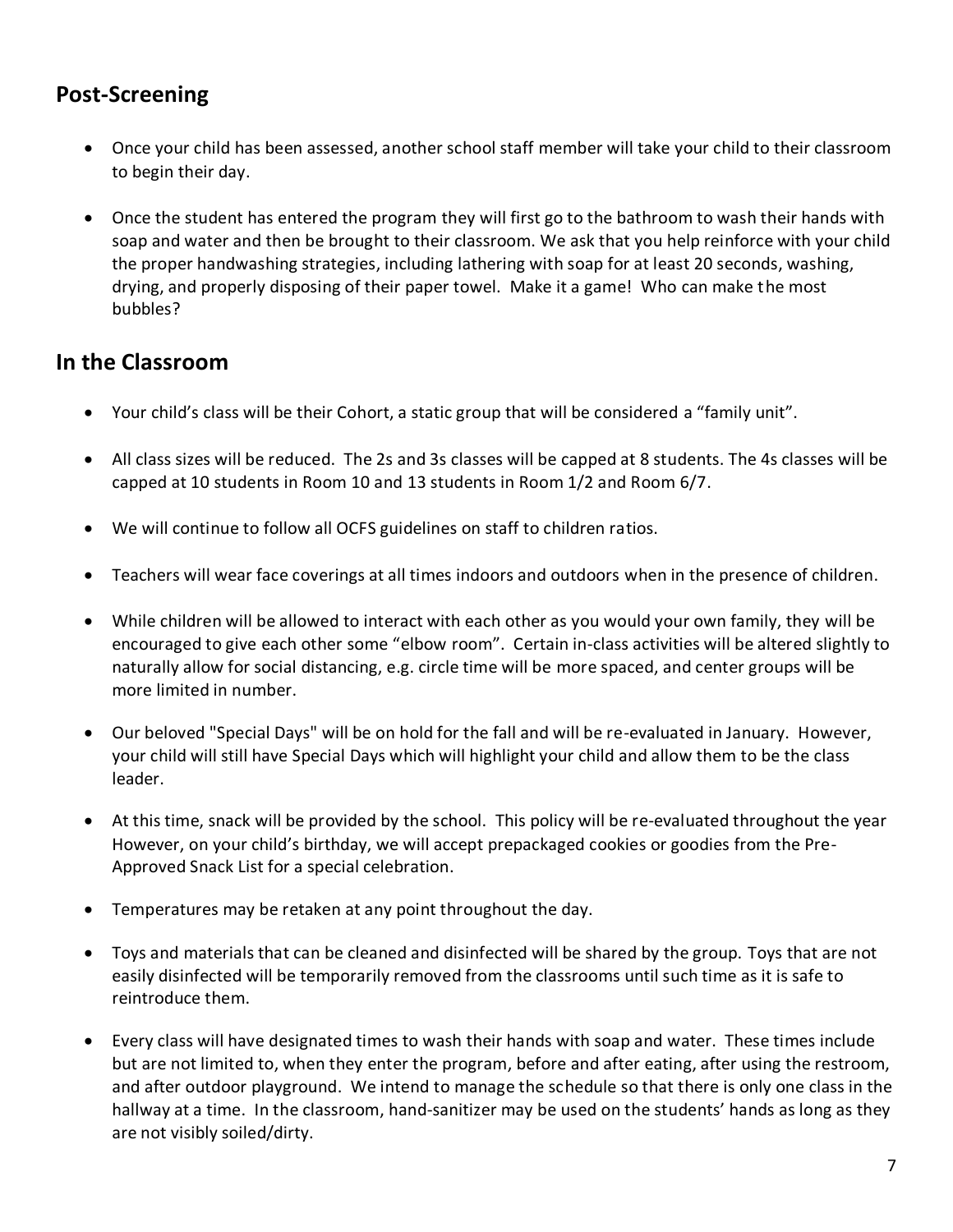## Cleaning and Disinfecting Procedures

- Our regular supply vendor is providing us with additional cleaner and disinfectant that will be kept in a secure location where staff may dispense products safely into bottles for classroom use.
- A Cleaning and Disinfecting Log, as provided by OCFS (Form 6041) will be kept daily/weekly. This log will be available in the main office.
- Cleaning Protocol will be posted throughout the program as well as other CDC mandated signage regarding handwashing, hand-sanitizers, and preventing the spread of COVID-19.
- Hand Sanitizing stations will be placed throughout the program in easily accessible areas including, but not limited to the main entrance and outside the main office. Each classroom will also have their own hand sanitizer supply.
- The school will be using updated daily attendance sheets and sign-in logs for providers that will keep track of daily COVID-Screenings and Health Checks.
- Our custodial team will be at the school Monday through Friday and Sunday after school hours to clean and disinfect bathrooms, stairways, and high touch and traffic areas.
- Frequently touched surfaces will be cleaned and disinfected multiple times per day. EPA approved disinfectants will be used on all tabletops, chairs, surfaces, cubbies, counters, handles, sinks, and doorknobs. Our floater position will be repurposed to help with not only daily health checks, but the daily cleaning and disinfecting of bathrooms, common areas, toys, and classrooms.
- Restrooms will be regularly cleaned and disinfected throughout the day.
- Toys children have placed in their mouths or otherwise contaminated by bodily secretions will be set aside from play until they are able to be cleaned and disinfected. Toys will not be shared between groups unless they are able to be washed and disinfected first. Toys will be cleaned and disinfected with an EPA-registered disinfectant and air-dried before use.
- The schedule for the outdoor playground will allow for time in between classes to disinfect high-touch surfaces.
- Each classroom will have a Medify Air Air Purifier with a H13 HEPA Filter. These air purifiers will vary in size depending on square footage of classroom.
- Touchless Soap Dispensers will be available in the bathrooms.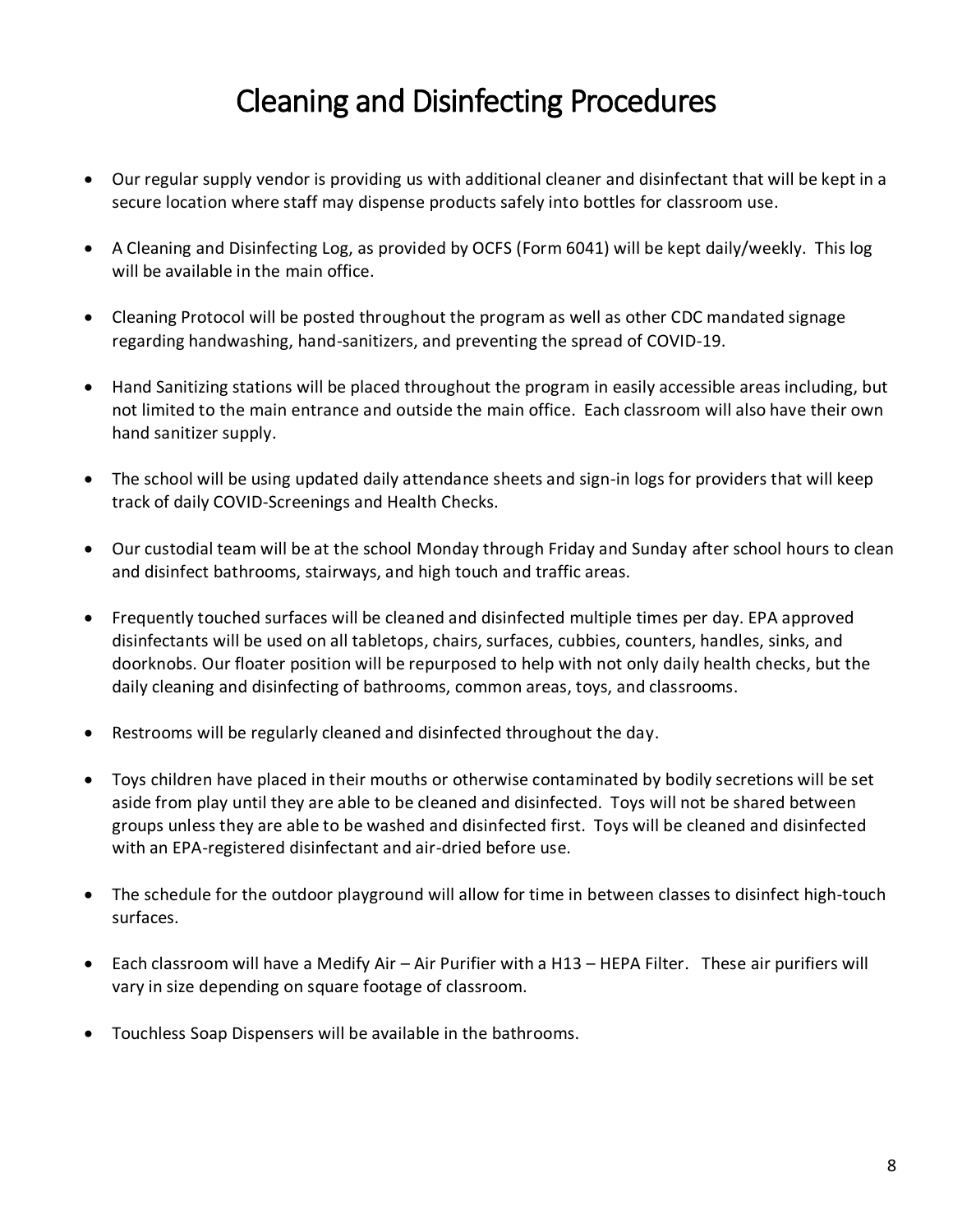# Health Policy Addendum – COVID 19

For many of the below points we will be relying HEAVILY on parents to monitor their little ones and answer the daily questions honestly. We are asking that every family take their child's temperature each and every morning that they will be attending school. This will help them get used to the new check-in procedure but also will allow you to have a base reading for when your child might be showing some symptoms of illness*. If your child's fever reads anything above 99.5 we are asking families to keep their children at home.* 

People with COVID-19 have experienced a wide range of symptoms reported – ranging from mild symptoms to severe illness. Symptoms may appear 2-14 days after exposure to the virus. The following symptoms should be taken seriously as they may point to COVID 19:

- Fever or chills
- Cough
- Shortness of breath or difficulty breathing
- **Fatigue**
- Muscle or body aches
- Sore throat Congestion or runny nose
	- Nausea or vomiting

New loss of taste or smell

- Headaches

- Diarrhea

If a staff member or child develops COVID-19 symptoms or tests positive for COVID-19, the staff member or child's family **MUST REPORT** the suspected or confirmed case **immediately to St Mark's Nursery School**. Please call the office during school hours or one of the Directors after school hours:

- St. Marks Office: (516) 536-6295
- Michelle Creegan (Educational Director): (516) 582-6064
- Alicia Todaro (Educational Director): (631) 767-7439

If a student or staff member is absent or is dismissed during the school day with symptoms that require further evaluation for COVID-19, an email will be sent to the legal guardians of the other students in the class alerting them that a staff member or child in their "cohort" is being further evaluated. If that student has siblings in St. Mark's Nursery School, legal guardians in those classes will also be alerted via email. Further information will be shared as it becomes available.

For any suspected or confirmed case of COVID-19, St. Mark's Nursery School will immediately contact the Nassau County Department of Health and follow any guidance set forth. See below for some baseline policies:

- **If a child or staff member display symptoms or test positive for COVID-19**, the school will immediately contact the DOH (Department of Health) and follow all guidance provided. This may result in the whole class staying home to quarantine and self-monitor for a period of time, depending on when the infected person was last in class and the severity of symptoms. Families in that class will be notified immediately through email and/or phone calls.
- **If a family member of a child or staff member displays symptoms or tests positive for COVID-19**, the child or staff member must stay home for a 14-day period from the onset of family member's symptoms or positive test to ensure that they do not also present with symptoms. Families in that class will be notified through email and/or phone calls.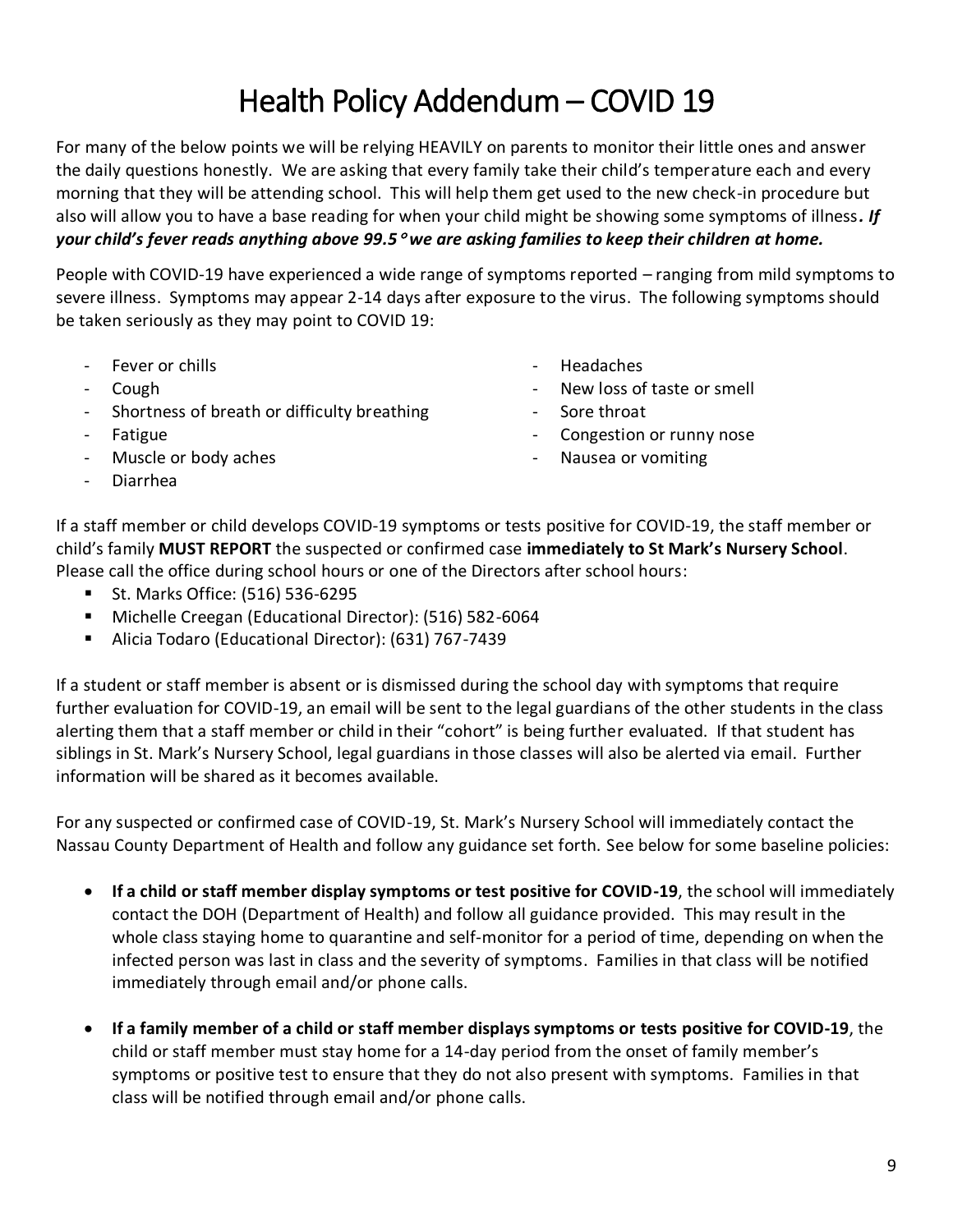- **If a child presents with COVID 19 symptoms during program hours**, he or she will be immediately isolated from the class with one of the directors. We will have masks for children to wear if they present with symptoms. The family will be notified immediately and will be asked to pick up their child promptly. Any siblings or family members who live with the symptomatic student will be brought to the office and sent home with the symptomatic student. The child's class will spend the remainder of the day in an unoccupied classroom or outside on the playground.
	- o The child may return to school when they are:
		- fever free (99.5<sup>°</sup> or below) without the use of fever reducing medicine for **72 hours**
		- **AND** they are symptom free without the use of medicine for **72 hours**
		- OR they have been seen by a doctor and test negative for COVID 19 and have had no fever or symptoms for **72 hours**.
- **If child presents with symptoms and is NOT tested for COVID-19 and has a fever from a verifiable source** (e.g., ear infection, strep throat), your child must be fever free for 72 hours without feverreducing medication AND must take prescribed antibiotics for at least 24 hours prior to returning to school. We will also need a doctor's note confirming child's diagnosis.
- **If a child or staff member travels to one of the states or countries on the NYS DOH Travel Advisory**, they will not be allowed back to the program for 14 days. During those 14-days families should selfmonitor for symptoms.
- **If a family member of a child or staff member travels to one of the states or countries on the NYS DOH Travel Advisory**, the family member must quarantine for 14 days and will not be permitted to bring their child for drop off or pick up. If family member develops symptoms, the staff member or child will be asked to stay home for 14 days and self-monitor for symptoms. They will not be permitted back until the family member has received a negative test or the 14-day isolation period is up.

As part of the daily health screening your child's temperature will be taken and a staff member will ask the parent or caregiver the following questions**.** 

#### **\*If the answer to ANY of these questions is yes, please do not bring your child to the program\***

- 1. Is your child's temperature higher than  $99^{\circ}$ ?
- 2. Has your child had any known contact with a person confirmed or suspected to have COVID-19 in the past 14 days?
- 3. Is your child or any family member currently experiencing any of the following symptoms?
	- Cough (new or worsening)
	- Shortness of Breath (new or worsening)
	- Trouble Breathing (new or worsening)
	- Fever ▪ Chills
- Muscle Pain (new or worsening)
- Headache (new or worsening)
- Sore Throat
- New loss of taste
- New loss of smell
- 4. Has your child or a family member y tested positive for COVID-19 through a diagnostic test in the past 14 days?

\*Subject to change based on Department of Health, New York State Education Department, Office of Child and Family Services, and Center for Disease Control Guidelines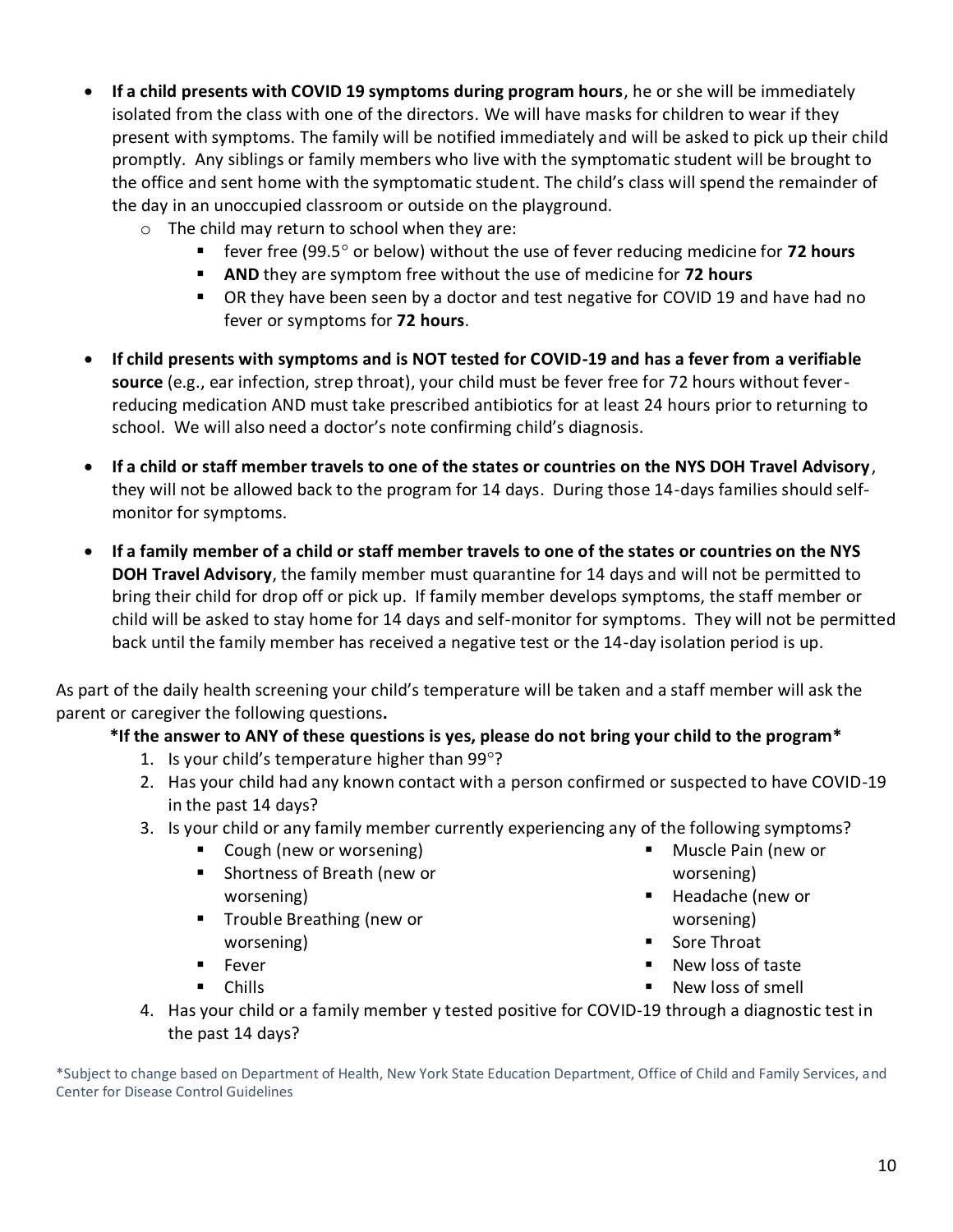# Virtual Learning Policy

We are aware that remote learning is not ideal for this age group and that no one wants schools to close, even for a short time. The reason to implement virtual learning for preschoolers is to continue fostering relationships, which is at the core of early childhood education. We understand that this is a difficult position to be in and one that no one would like to occur Therefore, if a school closure is mandated we will proceed as outline below in order to keep the children socially and intellectually stimulated.

If necessary, we are prepared to switch to remote learning for **6 weeks**, and we promise that we will do everything in our power to make this a fun, productive, bonding, and enjoyable experience for all children. Our children's well-being will remain our main-focus, whether that be in-person or by virtual learning.

Throughout the "virtual learning" period:

- Directors will maintain ongoing communication with families via email.
- Classes will receive weekly communication from teachers.
- Online platforms (such as Google Classroom, Zoom, You Tube and/or Facebook) will be used for activities, sing along, and story time.
- Classes will receive an agreed upon mix of synchronous (live) and asynchronous (taped) learning.
- Each 3s and 4s class will have at least 1 Zoom type meeting per week. The groups may not meet as a full class but in smaller and more manageable sized groups.
- Teachers will provide parents with a supply list of a few essential items to keep at home in case of a prolonged closure. The teachers will supplement these supplies with other items to be sent home as well. This will allow for staff to know what materials students have on hand at home when assigning projects and crafts.
- Music Classes will be offered virtually throughout school closure.
- After a state closure occurs, the school will automatically continue "virtual learning" for 6 weeks-time. Virtual learning will begin the first Monday following any state mandated closure. If the school is forced to remain closed for longer than 6 weeks, the Executive Board will convene to decide the best way forward given the specific circumstances at that time.
- If an entire class is forced to quarantine, a course of action will be determined regarding "virtual learning" on a case-by-case basis.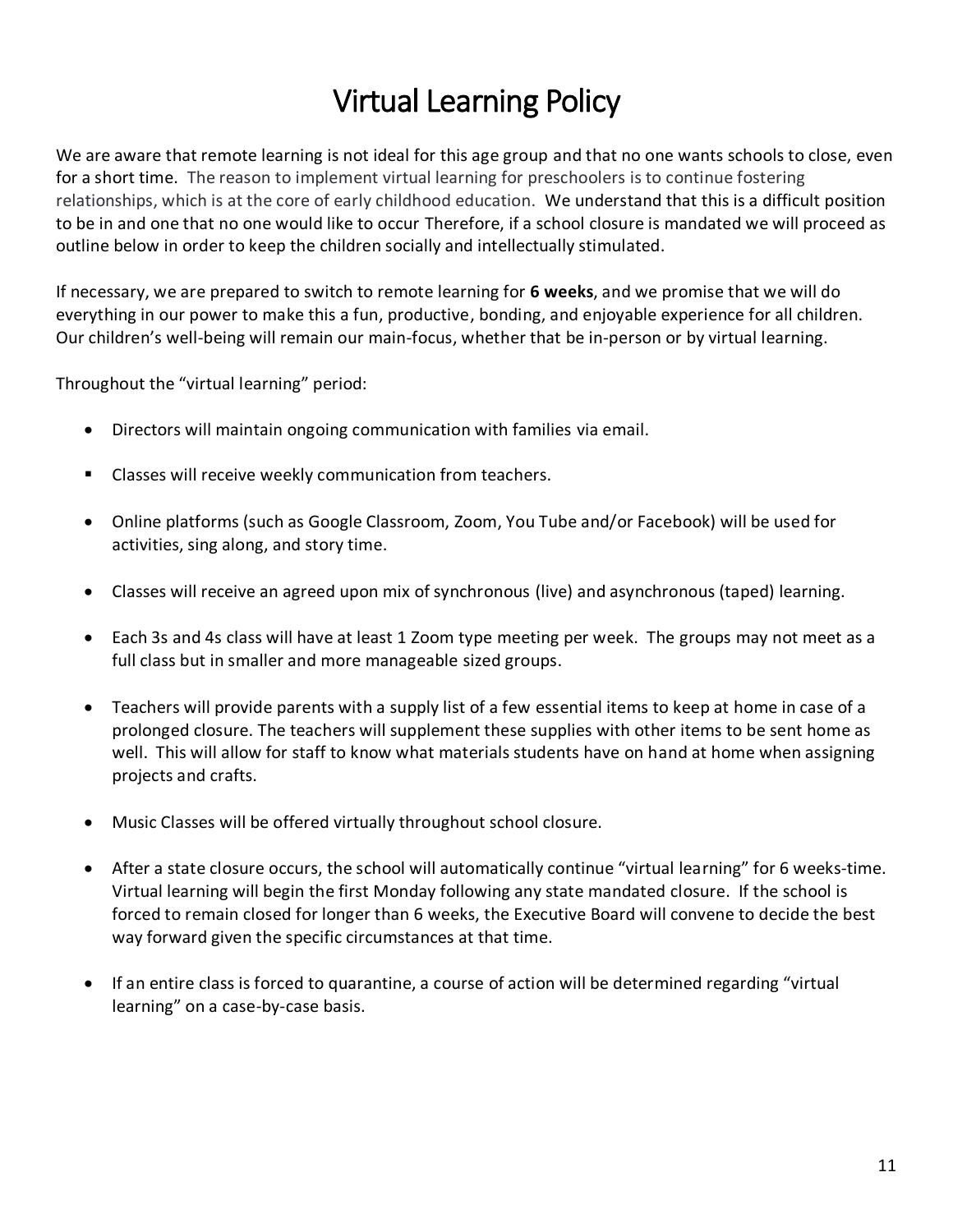# Refund Policy

If the infection rate in NY is high enough to force the closure of schools for some time we will strive as always to ensure the financial sustainability of our school while working creatively to provide care and support to our families, students, and staff. Below is an outline of the refund policy we will follow if we experience a forced closure:

- As always, the initial deposit is non-refundable.
- There will be no refunds for any quarantine time due to staff or student COVID-19 symptoms or positive COVID-19 tests.
- For the first 6 weeks of remote learning, there will be no pro-rated tuition refunds.
- After the 6-week time period, refunds will be offered on a pro-rated per-session basis minus **20%** for operating costs.
- Only members in good standing will receive a refund.
- If the school cannot open as scheduled in September due to a government-mandated closure of schools, we will NOT start the school year in a virtual format. Tuition payments will be adjusted to reflect the number of sessions remaining if, and when, we are able to open.
- The Executive Board and Directors reserve the right to reschedule missed sessions if possible.

#### **By signing the following Form of Receipt, you have full knowledge of this refund policy and agree thereto.**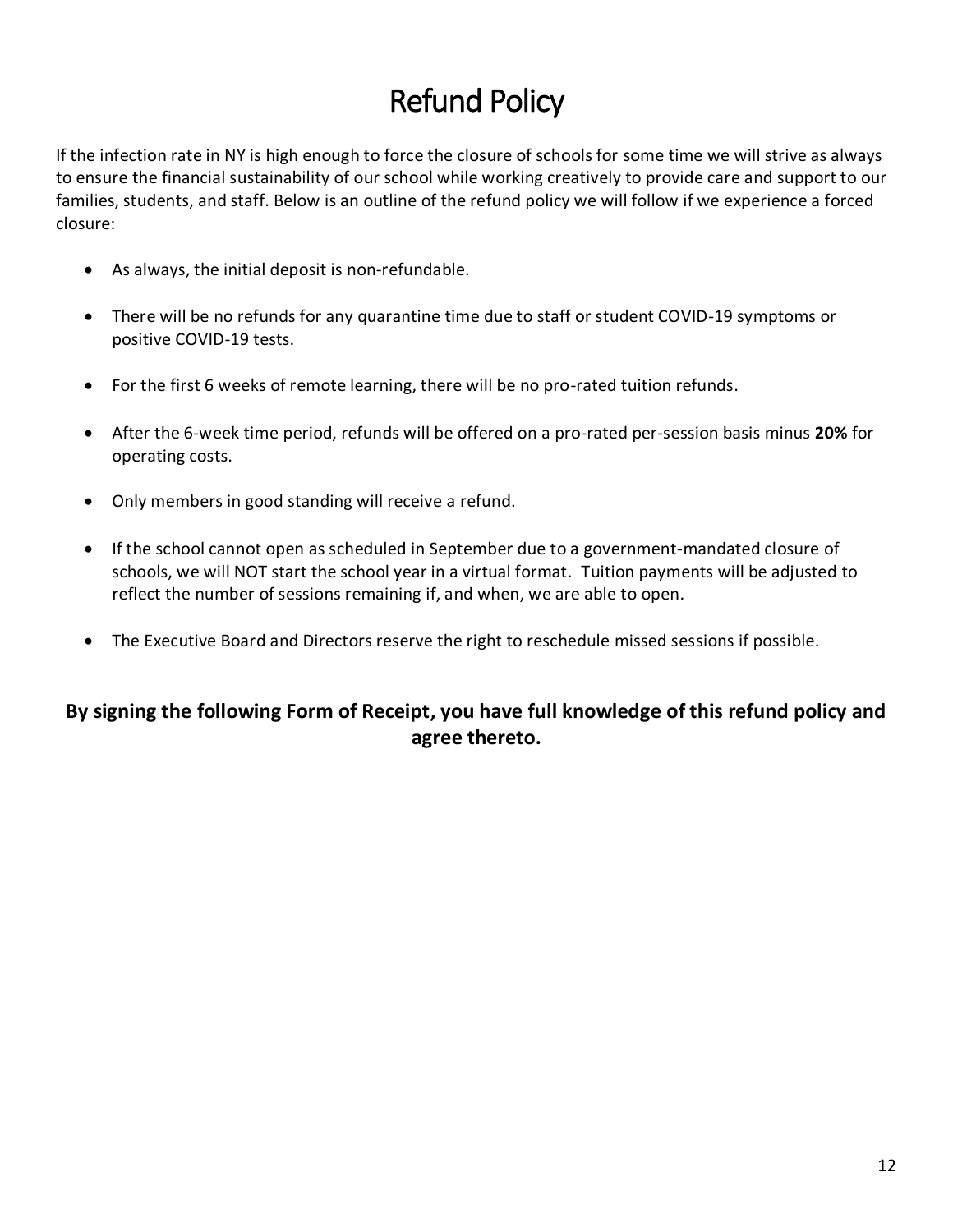# St. Mark's Commitment to Our Families

We know that this can be a fearful time as none of us have ever experienced something like this before but rest assured that the teachers and administration remain committed to our mission here at St. Mark's and our belief in a play-based curriculum.

- Our amazing staff will continue to create curriculum based on your children's interests and curiosities.
- We will continue to care for your children as if they were our own
- Your child will still be able to make friends and socialize with their peers.
- All of our students will get a chance to play outside everyday (unless it is freezing or raining REALLY hard!) We are looking into potential ways to maximize time outdoors for all classes.
- The classrooms will be set up in the same manner as before encouraging play, exploration, and cooperative learning.
- Your children will still come home excited because of events that occurred at school that day!
- Your children will still learn and grow exponentially at St. Mark's Cooperative Nursery School!

We know this is not an easy decision to make. We respect the fact that the right answer will look different for each child and each family. If after reading this Reopening Plan in full you still have questions or concerns please reach out to either the Directors or our President:

> [Stmarks.michellecreegan@gmail.com](mailto:Stmarks.michellecreegan@gmail.com) - Michelle Creegan [StMarks.AliciaTodaro@gmail.com](mailto:StMarks.AliciaTodaro@gmail.com) - Alicia Todaro [StMarks.Presidents@gmail.com](mailto:StMarks.Presidents@gmail.com) - Gina Knecht

Thank you for your patience and understanding as we navigate this new year, together!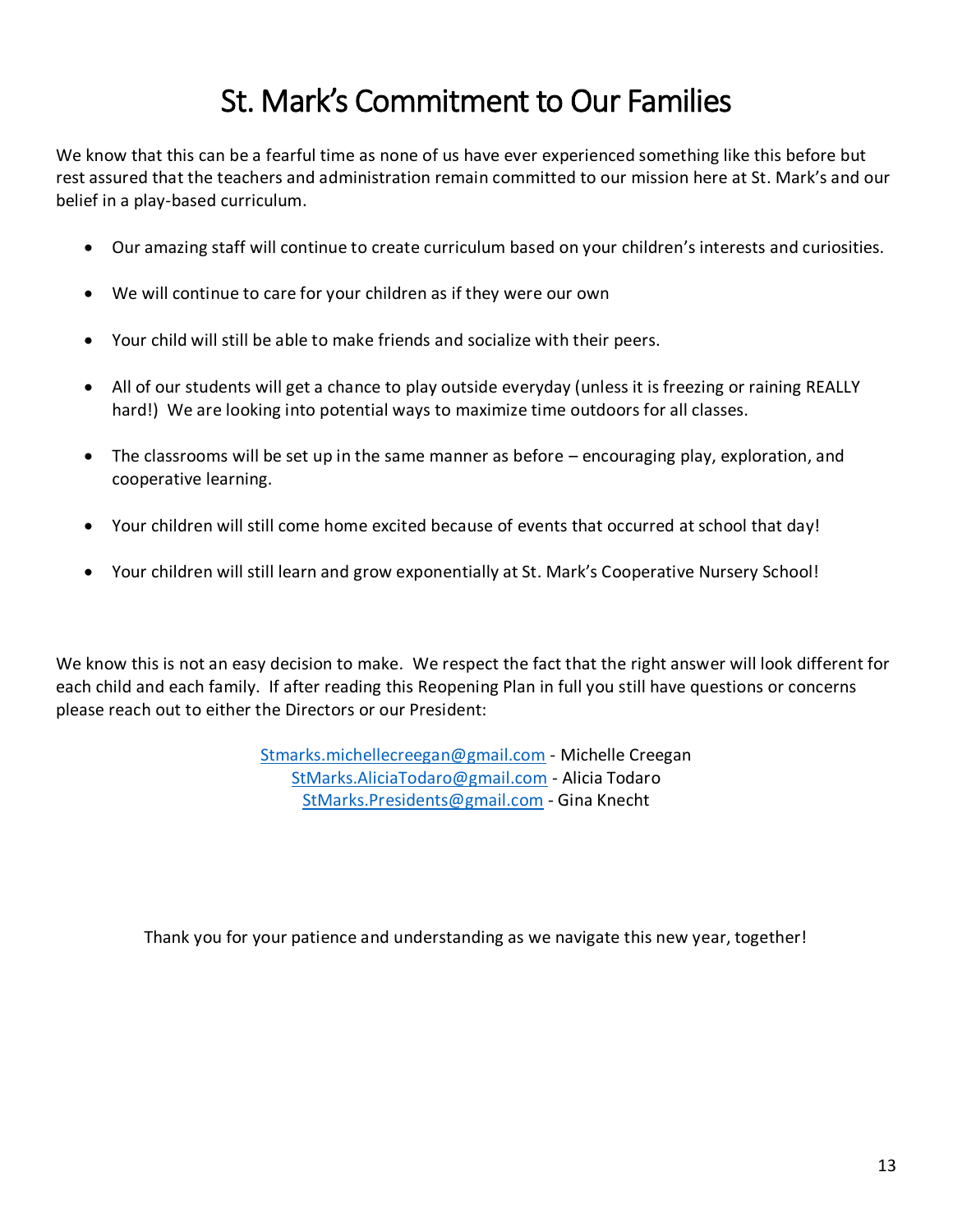

#### **Parent or Guardian COVID-19 Reopening Policy Receipt Form**

Dear Parents or Guardians,

Please thoroughly review our school's reopening policy for the 2020-2021 school year, which contains the procedures for St. Mark's Nursery School while in the process of reopening. After reading this policy, please complete this form, scan it, and return it to the school via email or regular mail as soon as possible (Final Return Date: Friday, August  $21^{st}$ ). This form will be kept in your child's file for the duration of the school year. If you need a hard copy of this document and Receipt Form, please email us and we will arrange to get a copy delivered to you.

Thank you in advance for your cooperation.

Sincerely,

| Michelle Creegan & Alicia Todaro | Educational Directors - St. Mark's Nursery School |                        |
|----------------------------------|---------------------------------------------------|------------------------|
|                                  |                                                   | the parent/guardian of |
|                                  | (print name clearly)                              |                        |

, hereby acknowledge receipt of the St.

(print name clearly)

Mark's Nursery School Reopening Policy. I have read the policy and regulations set forth in this document, and:

**EXECUTE:** I agree to the above addendum.

I decline the above addendum. By declining this addendum, I understand that my child will be withdrawn from St. Mark's Nursery School for the 2020-2021 school year. My deposit (minus a registration fee:  $2s - $50$ ,  $3s - $125$ ,  $4s - $200$ ) will be returned to me by October  $15<sup>th</sup>$ , 2020.

Parent/Guardian Signature: \_\_\_\_\_\_\_\_\_\_\_\_\_\_\_\_\_\_\_\_\_\_\_\_\_\_\_\_\_\_\_\_\_\_\_\_\_\_\_\_\_\_\_\_\_\_\_\_\_\_\_\_\_\_\_\_\_\_\_\_

Date: \_\_\_\_\_\_\_\_\_\_\_\_\_\_\_\_\_\_\_\_\_\_\_\_\_\_\_\_\_\_\_\_\_\_

#### **IF WITHDRAWING THIS FORM MUST BE RETURNED BY FRIDAY, AUGUST 21st , TO RECEIVE REFUND OF DEPOSIT**